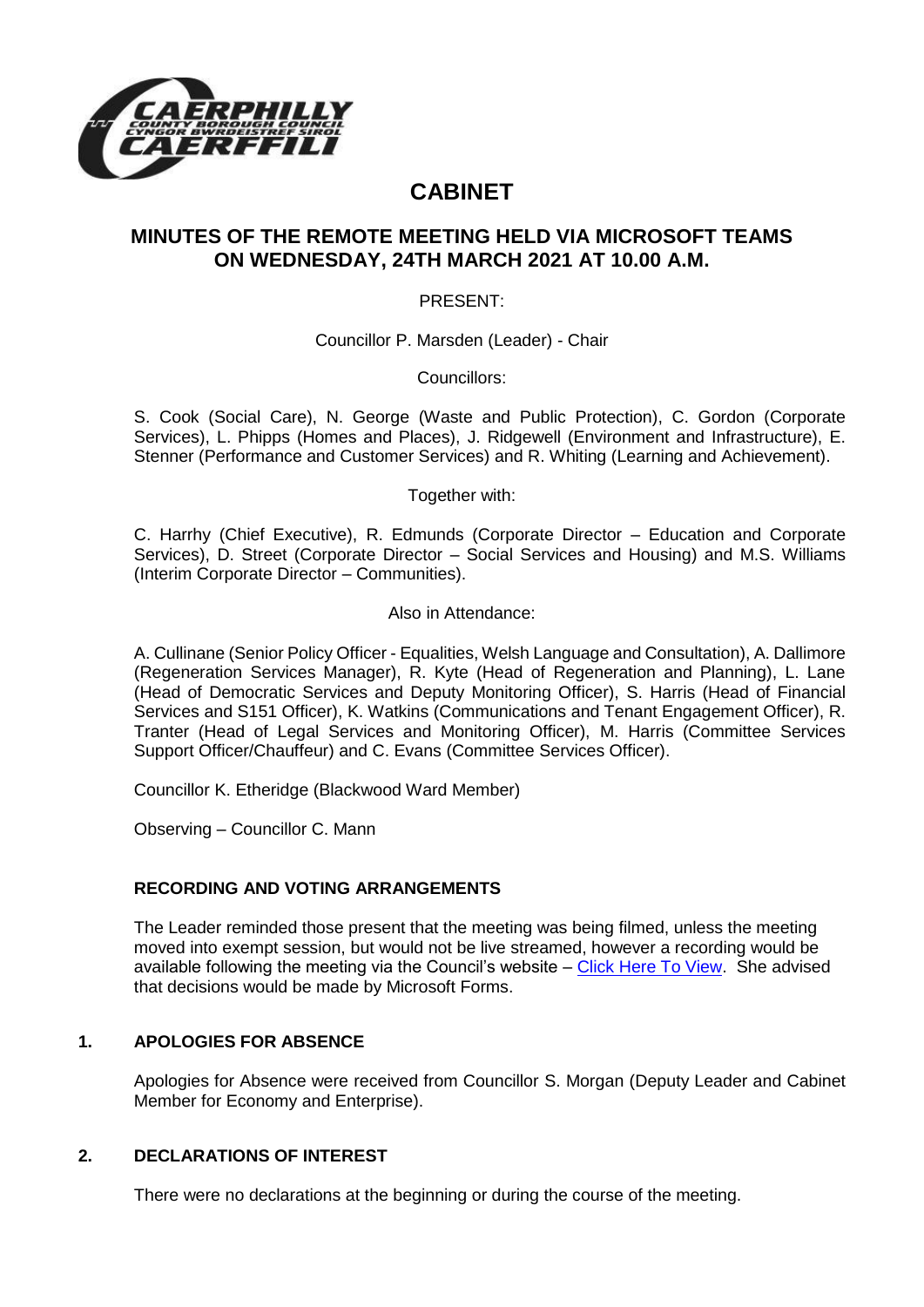#### **3. CABINET – 17TH FEBRAURY 2021**

RESOLVED that the minutes of the meeting held on 17th February 2021 were approved as a correct record.

#### **4. CABINET – 24TH FEBRUARY 2021**

RESOLVED that the minutes of the meeting held on 24th February 2021 were approved as a correct record.

#### **5. CABINET FORWARD WORK PROGRAMME – TO NOTE**

Cabinet were provided with the Cabinet Forward Work Programme, which detailed the scheduled reports from 24th March 2021 to 21st April 2021. Members were reminded that the Cabinet Forward Work Programme is a working document and therefore subject to change.

Cabinet discussed the Cabinet Forward Programme and highlighted some amendments, which Officers agreed to update.

Following consideration and discussion, it was moved and seconded that the Forward Work Programme be noted. By a show of hands this was unanimously agreed.

RESOLVED that subject to the aforementioned amendments, the Cabinet Forward Work Programme be noted.

#### **EXECUTIVE DECISIONS THAT ARE NOT SUBJECT TO CALL-IN**

#### **6. EXEMPT MATTER**

Members considered the public interest test certificate from the Proper Officer and concluded that on balance the public interest in maintaining the exemption outweighed the public interest in disclosing the information and it was

RESOLVED that in accordance with Section 100A(4) of the Local Government Act 1972 the public be excluded from the meeting whilst the item is considered because of the likely disclosure to them of exempt information as identified in paragraph 14 of Part 4 of Schedule 12A of the Local Government Act 1972.

#### **7. WELSH GOVERNMENT STRATEGIC SITES PROGRAMME – OPPORTUNITIES FOR NESS TAR, CAERPHILLY. (NOT RECORDED)**

The report afforded Cabinet the opportunity to consider Welsh Government's loan offer and requirements.

Cabinet were reminded that this item has been deemed an urgent item, with agreement from the Mayor, and therefore is not subject to Call-in.

Following consideration and discussion, it was moved and seconded that the recommendations in the report be approved. By way of electronic voting this was unanimously agreed.

RESOLVED that for the reasons contained in the Officer's report, the recommendations at paragraphs 3.1, be approved.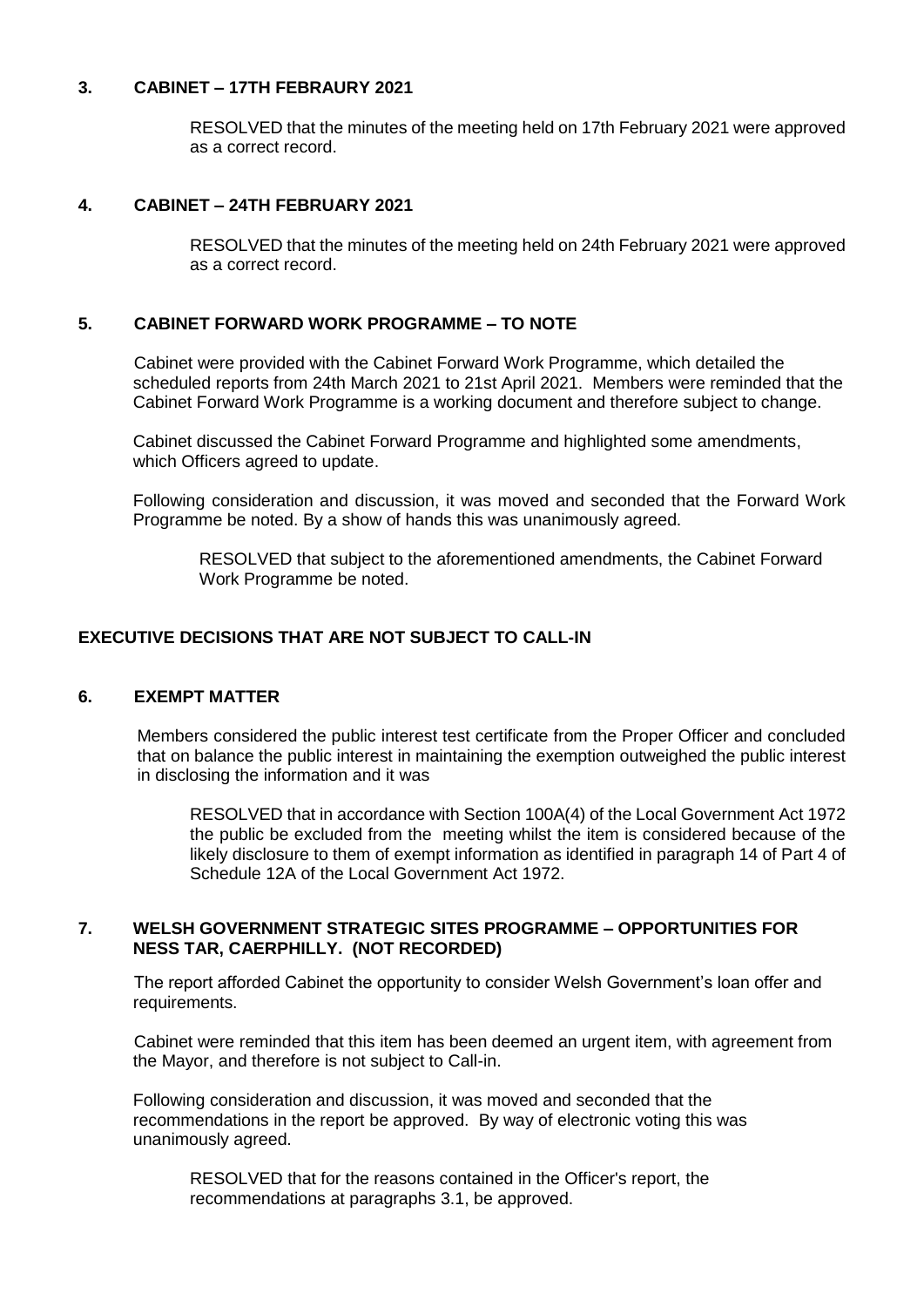Recording of the meeting resumed.

## **8. WELSH GOVERNMENT RETAIL, LEISURE & HOSPITALITY RATE RELIEF SCHEME 2021/2022**

The report provided Cabinet with details of the Welsh Government (WG) announcement that a new temporary business rate relief scheme, the 'Retail, Leisure and Hospitality Rate Relief Scheme' will be made available for the financial year 2021/22 only.

It was noted that relief granted by the Authority under this new scheme is to be reimbursed by WG by way of a specific cash-limited grant but, before any relief is awarded, the Authority must consider and adopt the new scheme.

The report recommended that the Council endorses the new relief scheme in accordance with the WG guidance set out in Appendix 1.

Cabinet noted that the adoption of the scheme, as set out at Appendix 1 is obligatory because WG has prescribed the details for the scheme. The Authority must formally adopt the new scheme set out in the guidance at Appendix 1 in order to obtain the WG grant funding.

Cabinet were reminded that this item has been deemed an urgent item, with agreement from the Mayor, and therefore is not subject to Call-in.

Cabinet thanked the Officer and Cabinet Member for the report and discussion ensued.

A Member raised concerns for the team, who have worked tirelessly administering business grants and sought clarification on whether there was sufficient capacity to administer the additional monies proposed, so as not to increase pressure on the service. The Officer assured Cabinet that whilst the team have been working exceptionally hard to administer the grants, should the recommendations be endorsed, the monies will be administered as part of the automatic process, which is the reason for the urgency of the report, and will reduce pressure on staff.

Following consideration and discussion, it was moved and seconded that the recommendations in the report be approved. By way of electronic voting this was unanimously agreed.

RESOLVED that for the reasons contained in the Officer's Report: -

- i) The 'Retail, Leisure and Hospitality Rate Relief Scheme 2021-22' (the 2021/22 Scheme), be agreed in accordance with the guidance set out at Appendix 1 of the Officers Report and the provisions of section 47(1) (a) and section 47(3) of the Local Government Finance Act 1988;
- ii) That the Head of Financial Services and S151 Officer will use delegated powers to award the relief be noted;
- iii) The proposal set out in paragraph 5.6 be supported in order to maximise take-up by ratepayers and minimise administration costs for the Authority, the rate relief will be applied directly to eligible ratepayers' bills based on records already held by the Council's Business Rates Team;
- iv) That Officers of the Authority will make the business community aware of the 2021/22 Scheme through its usual channels, including its website and social media be noted. In addition, it be agreed that where a business is not granted relief through the process set out in paragraph 5.6, they will be asked to submit an email explaining how they satisfy the scheme criteria to enable the Business Rates Team to determine their eligibility or otherwise.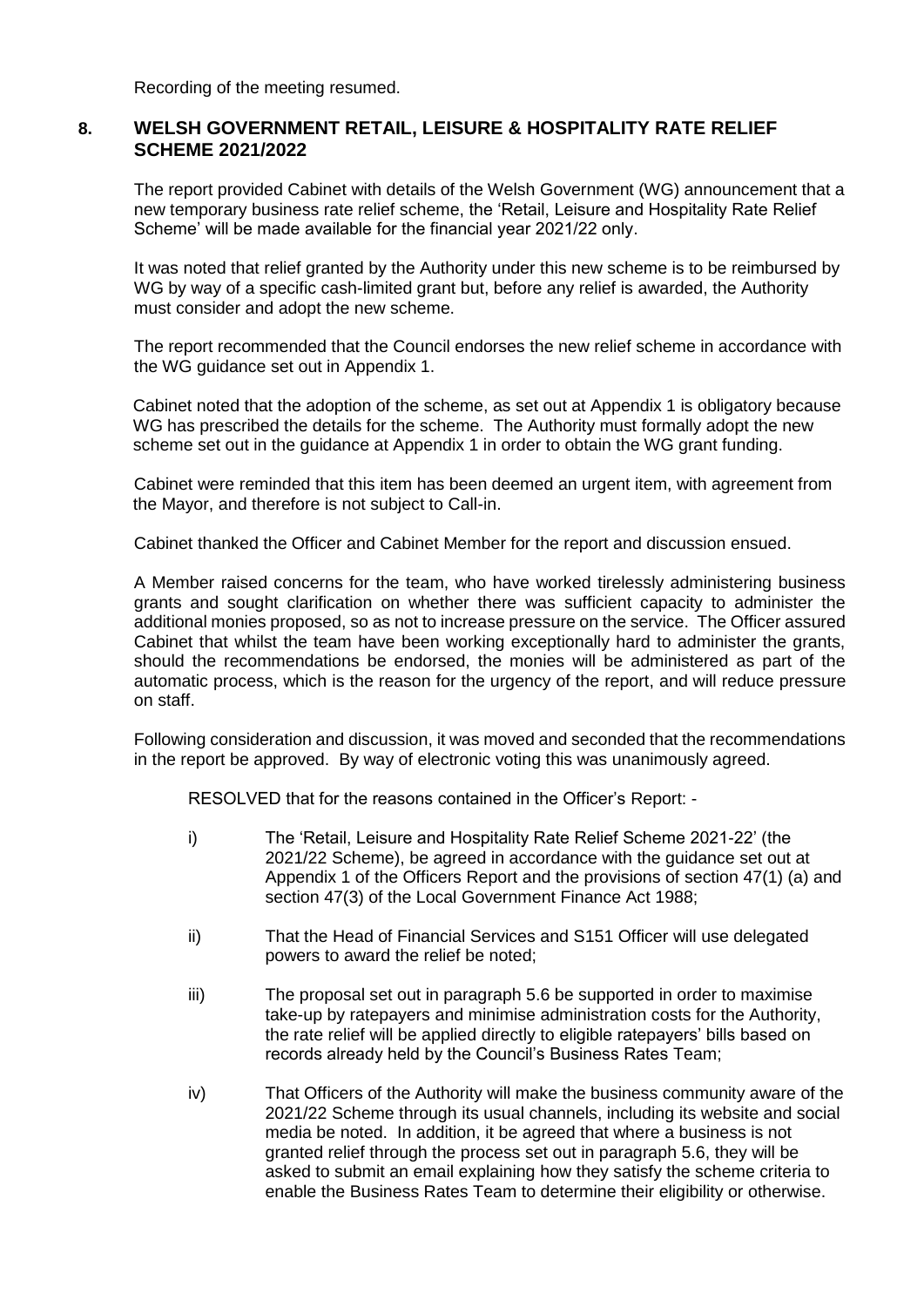# **EXECUTIVE DECISIONS THAT ARE SUBJECT TO CALL-IN**

# **9. STRATEGIC EQUALITY PLAN – ANNUAL MONITORING AND IMPROVEMENT REPORT 2019-2020**

The report informed Cabinet of the progress made during the financial year 2019-2020 against targets in the Council's current Strategic Equality Plan 2016-2020, and for Cabinet to approve for publication on the Council's website.

It was noted that the Council has a statutory duty to produce an annual monitoring report on Equalities issues under current legislation. The requirements are very detailed as to what relevant information must be included in the annual monitoring and improvement report (attached in full as an appendix).

The amount of information presented is therefore in order to ensure that the regulatory body involved (the Equality and Human Rights Commission) are provided with full evidence of the Council's compliance and commitment to those statutory duties.

The Strategic Equality Plan – Annual Monitoring and Improvement Report must be published by the 31st March the following year.

In addition, the Officer wished it noted that 5.4 of the report should read "The report demonstrates the Council's progress during the financial year 2019-2020 against targets in the Council's Strategic Equality Plan 2016-2020".

Cabinet thanked the Officer for the report and discussion ensued.

Members discussed the report at length and raised several queries around the data and information within including the impact of the pandemic on services and service users and clarification on data around discriminatory incidents in schools. Officers explained that work is underway as part of the Covid recovery plans to ensure that services are accessible to all members of the borough and further clarification would be sought from Education around the discriminatory incidents in school's data and circulated to Cabinet.

Following consideration and discussion, it was moved and seconded that the recommendation in the report be approved. By way of electronic voting this was unanimously agreed.

RESOLVED that for the reasons contained in the Officer's Report the annual monitoring and improvement report be approved for publication on the Council's website by the 31st March deadline.

### **10. REVIEW OF CORPORATE COMPLAINTS POLICY AND UNACCEPTABLE BEHAVIOUR POLICY**

The report which was considered by the Audit Committee on 19th March 2021 sought Cabinet endorsement on the model Concerns and Complaints Policy at Appendix 1 of the report which is based on the model document issued by the Ombudsman together with the associated Statement of Principles attached at Appendix 2. These principles underpin the complaints handling process.

In light of the introduction of the new Model policy it is was felt timely to ask Cabinet to review and endorse the provisions of the existing Policy for dealing with Unacceptable, Persistent or Unreasonable actions by Complainants. Cabinet were also asked to support the mechanisms for reporting, as set out in paragraph 5.11 of the Officers report.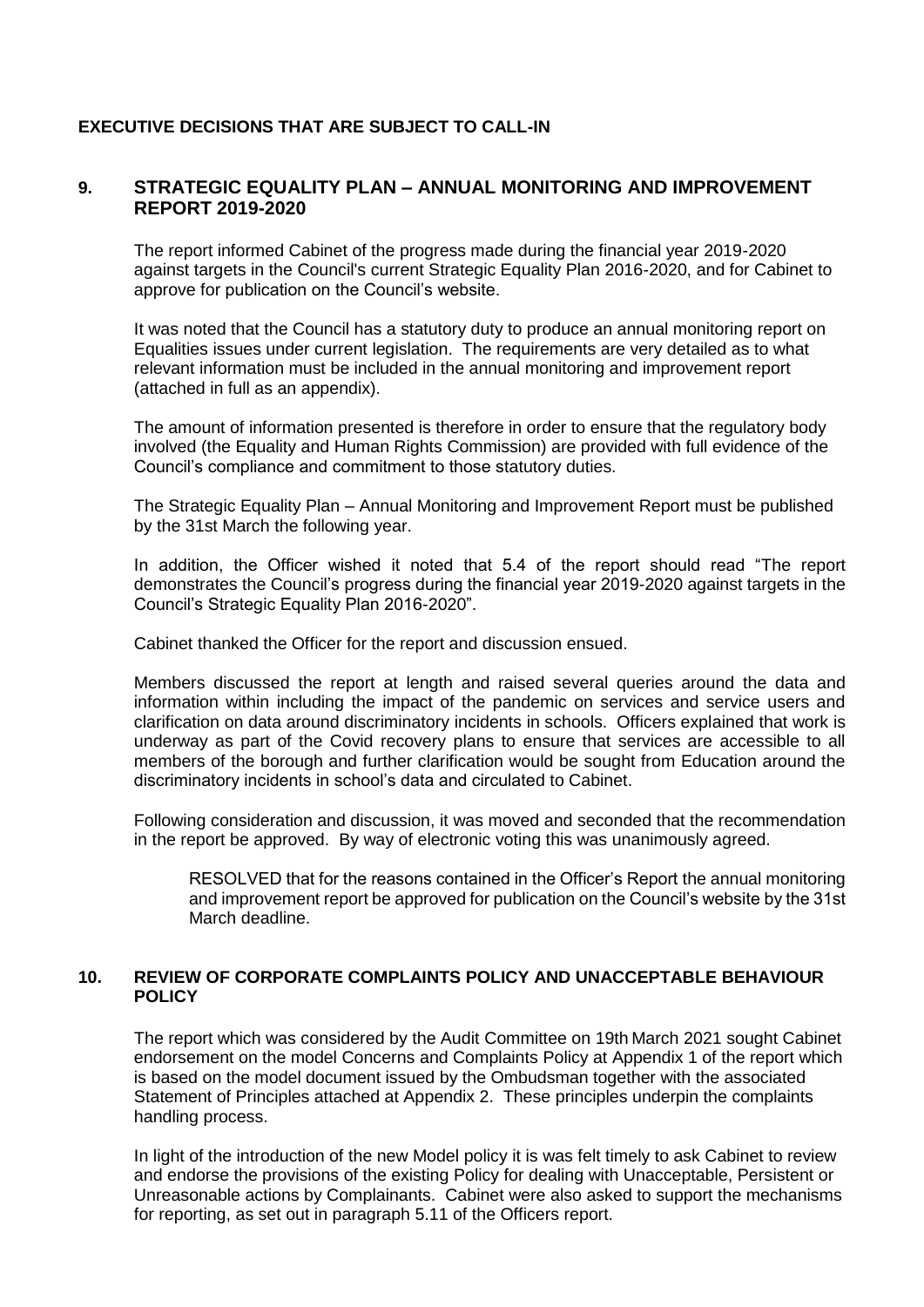The Officer provided Cabinet with the views and comments from the meeting of the Audit Committee held on 19th March 2021, which were noted by Cabinet.

Cabinet thanked the Officer for the report and discussion ensued.

Members discussed the report at length and raised queries around the response to complaints during the pandemic and the format of the response. It was noted that there have been some delays in which the complainant has not had a response within the stated 10 days, however, they were kept up to date with the process and notified of the reasons for any delay. Members were assured that all correspondence to complaints are provided in the same format in which they were received.

Following consideration and discussion, it was moved and seconded that the recommendations in the report be approved. By way of electronic voting this was unanimously agreed.

RESOLVED that for the reasons contained in the Officers Report: -

- i) The views of the Audit Committee be considered and the model Concerns and Complaints Policy at Appendix 1 of the Officers Report, the Statement of Principles at Appendix 2 and the Unreasonable Persistent or Unreasonable actions by Complainants Policy at Appendix 3 be agreed;
- ii) The reporting mechanisms be agreed so that Cabinet will receive reports twice yearly.

## **11. WHITE PAPER ON RE-BALANCING CARE AND SUPPORT – PRESENTATION.**

Following discussion and for the reasons outlined at the meeting, it was agreed that the item would be deferred to a later date and rescheduled on the Cabinet Forward Work Programme.

### **12. PEN MARCH WIND FARM – MEMORANDUM OF UNDERSTANDING**

The report sought Cabinet approval to enter into a non-legally binding Memorandum of Understanding (MoU) with RWE, a renewable energy company, for a proposed wind farm development at land above Rhymney.

It was noted that initial discussions have been held between the Council and RWE as to the possibility of a shared ownership wind farm development on privately owned land north of Rhymney.

RWE are keen to proceed with this development and require the Council to sign up to the MoU to give them the comfort to allocate resources to modelling the shared ownership options for consideration.

It was noted that if a model is developed which is attractive to both parties, the Council would look to take a 'stake' in the development. Simplistically, it is likely that this will consist of a percentage of the build cost. The Council would then receive the same percentage return on the revenue generated by the project. The Council will also use the MoU to explore maximising the community benefits attributed to the project.

Cabinet thanked the Officer for the report and discussion ensued.

Following consideration and discussion, it was moved and seconded that the recommendations in the report be approved. By way of electronic voting this was unanimously agreed.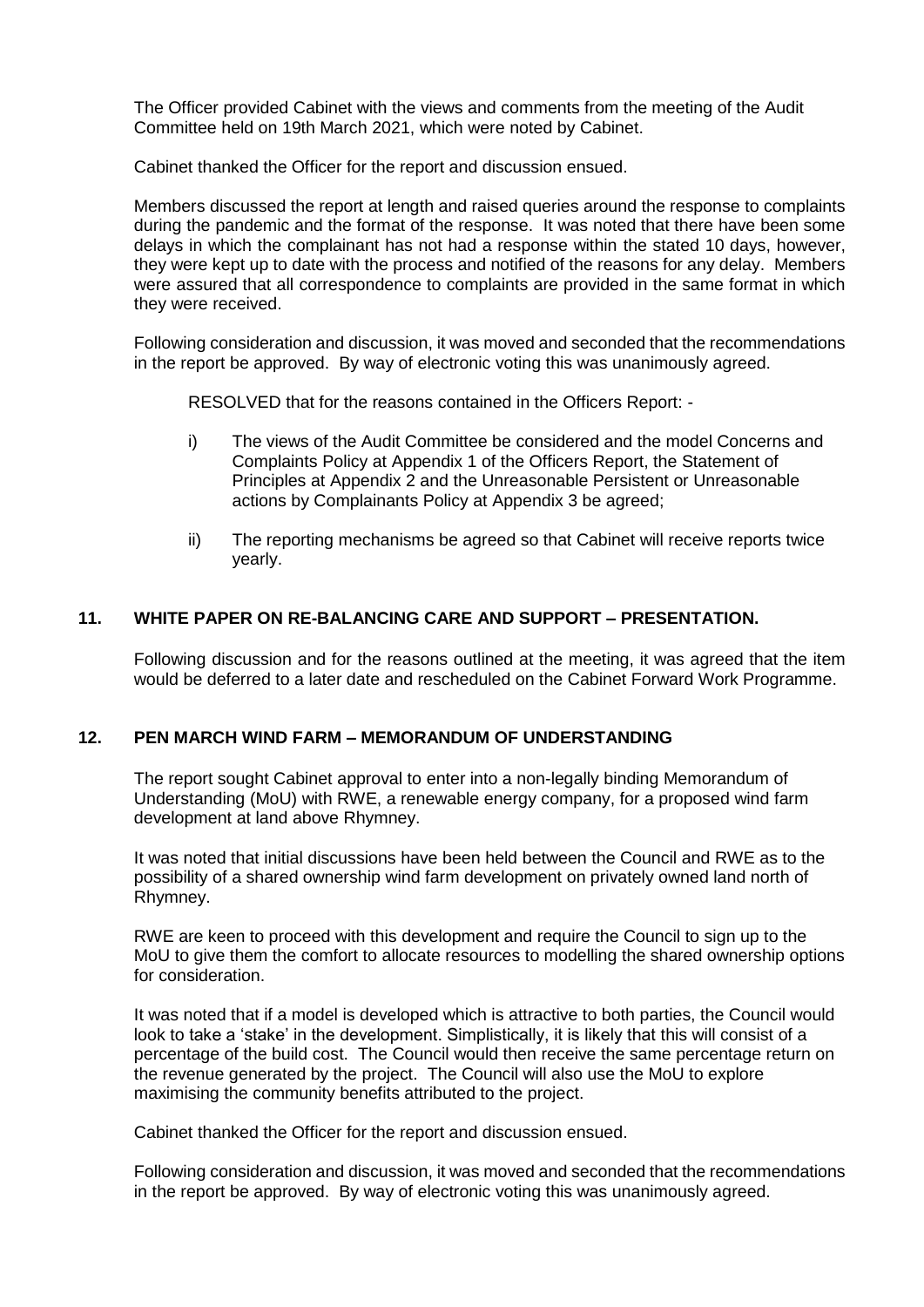RESOLVED that for the reasons contained in the Officers Report: -

- i) The signing of the non-legally binding Memorandum of Understanding (MuO) be approved;
- ii) It be approved that Officers work with RWE and the Welsh Government Energy Service to amend the MoU so it reflects the councils aspirations for the scheme.
- iii) It be approved that Officers work with RWE to explore shared ownership models; and
- iv) It be approved that shared ownership model options be presented to Cabinet at a future date for further discussion.

### **13. CAR PARKING CHARGES.**

The report provided Cabinet with an update on the latest position with the Economic impact on town centres caused by the coronavirus pandemic and to recommend a further period of free car parking to support the local economy.

It was noted that many businesses within the County Borough have faced significant challenges as a result of Covid-19 and the lockdown and/or trading restrictions that have resulted. This included many town centre businesses and particularly the town centre hospitality sector.

Supporting town centres is a key feature of the Council's over-arching regeneration strategy (A Foundation for Success) and the Area Regeneration Masterplans that sit under the overarching strategy.

The length of Welsh Government lockdown periods and the resultant restrictions on the retail and hospitality sector have placed significant pressure on the high street and businesses within our town centres. This continues to make the economic position extremely challenging for our town centre businesses.

It was noted that on 17th June 2020 the Chief Executive, in consultation with the Leader, Cabinet Members and Acting Section 151 Officer took a delegated powers decision to temporarily suspend car parking charges until 31st December 2020 as part of the Covid economic recovery plan. On 9th December 2020 Cabinet took a further decision to extend the suspension of car parking charges until 31st March 2021.

In light of the continued economic challenges and continued imposition of trading restrictions this report therefore seeks Cabinet approval to further extend the temporary suspension of car parking charges until 30th September 2021.

Cabinet welcomed Councillor K. Etheridge - Blackwood Ward Member, who wished to thank Cabinet and Officers for the proposal to further defer Car Parking Charges in Town Centres to September, but asked whether it would be possible for this to be deferred to April 2022, in order for businesses to take advantage of the Autumn and Christmas period and encourage more visitors to the town centres. In addition, Councillor Etheridge asked Cabinet to consider the removal of charges on a permanent basis, using Welsh Government funding for Town Centres, which is being utilised in other Local Authorities.

Cabinet thanked the Councillor for the comments and the Officer provided a response to the points. It was noted that the car parking charges will be reviewed in September, however Members were asked to consider the financial implications for the permanent removal of charges. In addition, Cabinet were assured that the Welsh government loan funding referred